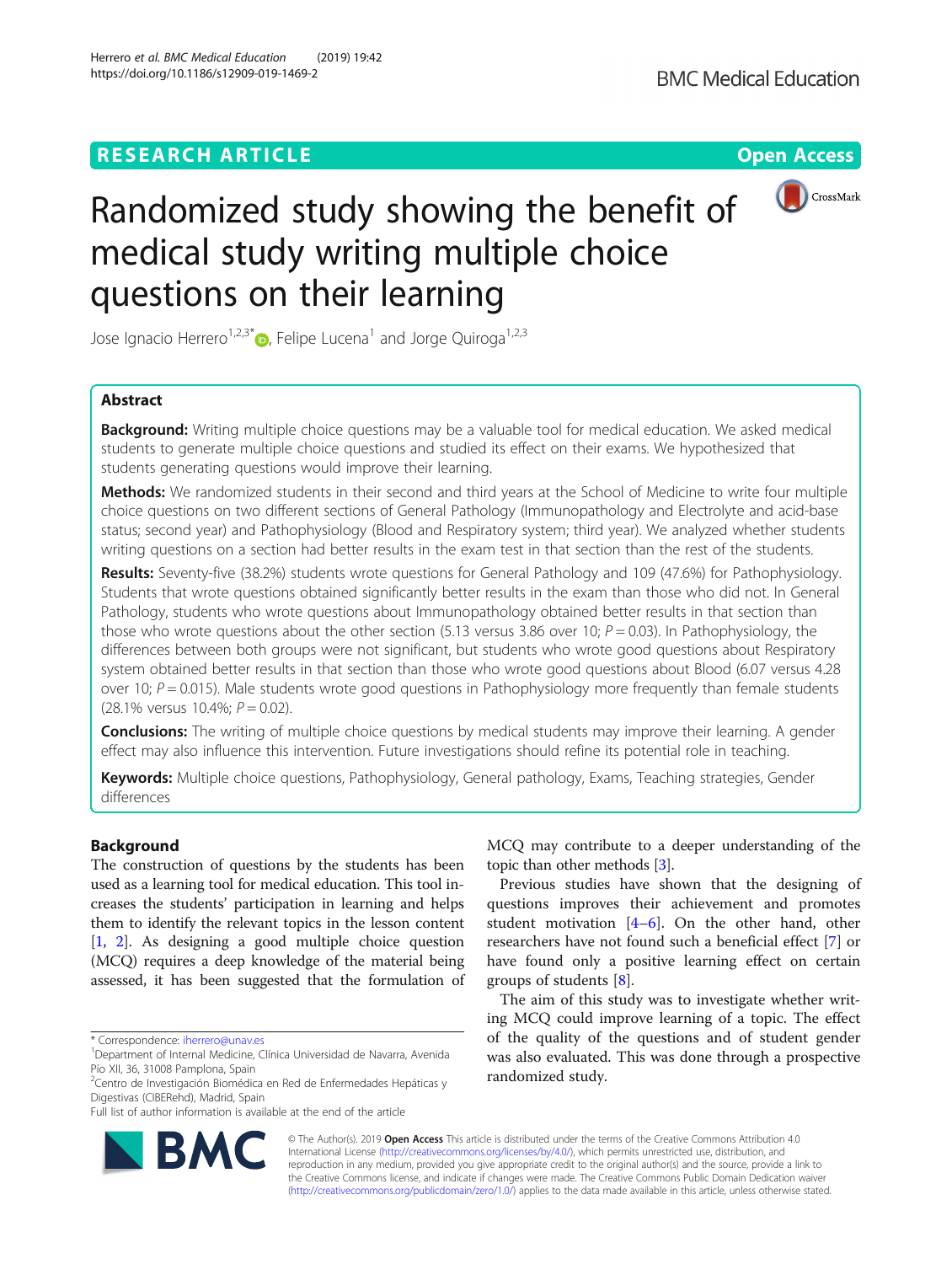#### Herrero et al. BMC Medical Education (2019) 19:42 Page 2 of 5

# Methods

# Participants and setting

The study was conducted in the School of Medicine of the Universidad de Navarra, Spain. In our University, Medicine curriculum is studied in six years. Two groups of potential participants were selected: students in their second year studying General Pathology, and students of Pathophysiology (third year). Both are obligatory in the Medicine curriculum. These two subjects are taught by the investigators and by other members of the Department of Internal Medicine. The program of General Pathology is organized in 3 months (January to April) through 48 master classes, including two blocks of 8 classes (Immunopathology and Disturbances of electrolyte and acid-base status), that are taught by two of the investigators (JIH and FL, respectively). Pathophysiology is organized in 8 blocks of 11 master classes. The first four blocks are given in the first three months (September to November). The students have an exam in December that includes these four blocks, and those who reach a qualification of 6 out of 10 don't need to include these four blocks in the final exam in May. One of the investigators of the study (JIH) teaches two of these four blocks (Blood and Respiratory system pathophysiology).

# Intervention and procedure

One of the investigators (JIH) invited the students to participate in the study in the first lecture of the subject. The students had the opportunity of writing four MCQ with four potential choices. The topic of their questions (Immunopathology or Disturbances of electrolyte and acid-base status for second year, and Blood or Respiratory system pathophysiology for the third year students) was randomly determined, according to the number of their university identity card (even or odds). To stimulate their participation in the study, they could get an extra qualification of up to 0.25 points (out of 10), according to the quality of their questions. The following characteristics were evaluated in each MCQ: importance of the topic, adequately written, unambiguous question (only one valid answer), middle difficulty, and originality. A question was considered to be good if it reached an adequate quality in most of the mentioned characteristics. Students who wrote at least two (of a maximum of four) good questions were analyzed separately. All the students had access to all the questions and their answers (uncorrected by the teacher), independently of whether they had written any question. Two questions of each topic were selected for the exam (with previous changes made by the teacher). The exam of General Pathology included 14 questions of Immunopathology, 14 questions of Disturbances of electrolyte and acid-base status and 62 questions of other topics. Pathophysiology exam included 25 questions of each of the topic explained

in the first term (Blood, Respiratory system, Circulatory system and Renal pathophysiology).

#### Outcome measure

The outcome measure was the performance of the students in each of the parts of the exam. The effect of writing questions about a topic (and of writing good questions) and gender were studied.

# Statistical analysis

Continuous variables are expressed as median (quartile range), and categorical variables as number (percentage). Differences between groups were compared with Mann-Whitney test (continuous variables) and Chi-square test (categorical variables). Differences were considered to be significant if P value was inferior to 0.05. Statistical studies were done with the software Statistical Package for Social Sciences (SPSS). As this was a pilot study and we did not have previous data about the proportion of students' participation and differences between the groups, sample size had not been previously estimated.

### Ethical considerations

The study was approved by the Universidad de Navarra School of Medicine and by the Committee for Research Ethics of the Universidad de Navarra. Participation of the students in the study was voluntary, without the need of a written informed consent. Assignment of the students to each arm was random. The ethical principles of the World Medical Association Declaration of Helsinki were observed [[9\]](#page-4-0).

# Results

# Participation in the study

Seventy-five (38.2%) of the second year students and 109 (47.6%) of the third year students participated in the study. There were no gender differences between participants and non-participants, but participants obtained better results than non-participants, not only in the topics included in the study, but also in other topics of the subject. Third-year students who wrote MCQ also had a better score in General Pathology in the previous year than those who did not (Tables [1](#page-2-0) and [2\)](#page-2-0).

# Evaluation of the effect of writing questions about a topic on performance in the exam

Thirty-eight students wrote questions of Immunopathology and 37 wrote questions of disorders of electrolyte and acid-base status. There were no gender differences between them. The performance in Immunopathology of the students who designed MCQ of Immunopathology was significantly better (median qualification: 5.13 versus 3.86 over 10;  $P = 0.03$ ). Other differences between both groups of students were not significant (Table [3](#page-2-0)). There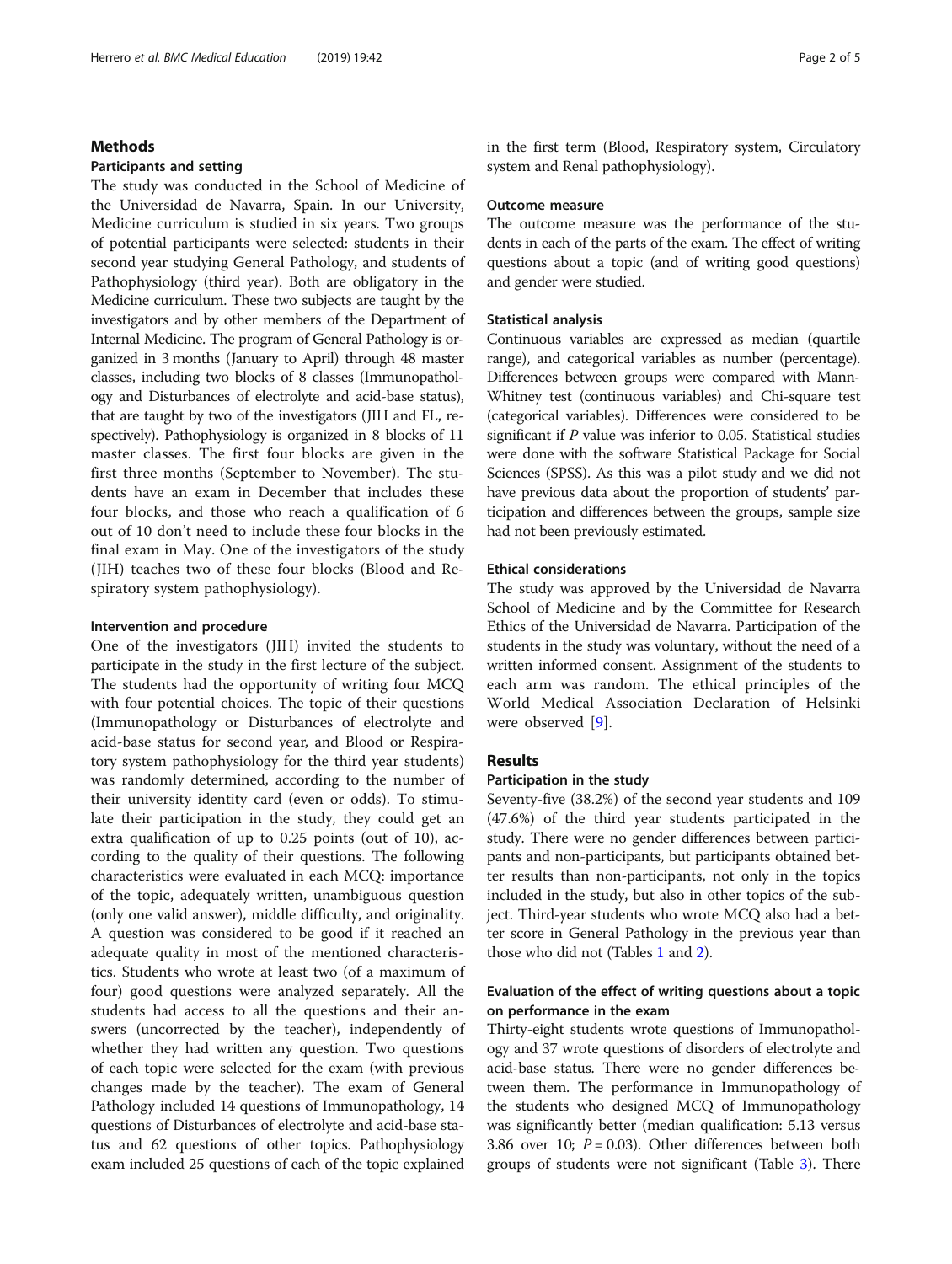<span id="page-2-0"></span>Table 1 Comparison between students who wrote and who did not write multiple choice questions in General Pathology (second year of Medicine)

|                                  | $(N = 75)$          | Wrote questions Not wrote questions $P$<br>$(N = 121)$ |         |
|----------------------------------|---------------------|--------------------------------------------------------|---------|
| Gender                           |                     |                                                        |         |
| Male                             | 31 (41.3%)          | 48 (39.7%)                                             | NS.     |
| Female                           | 44 (58.7%)          | 73 (60.3%)                                             |         |
| Results in the exam <sup>a</sup> |                     |                                                        |         |
| Immunopathology                  | $4.62(2.83 - 5.90)$ | $3.34(2.06 - 5.13)$                                    | 0.007   |
| $F$ & AB <sup>b</sup>            | $8.10(7.15 - 9.05)$ | $6.67(4.88 - 8.10)$                                    | < 0.001 |
| Other topics                     | $6.44(5.71 - 7.18)$ | $5.88(4.83 - 6.61)$                                    | 0.004   |

<sup>a</sup>Over 10 points

b Disorders of electrolyte and acid-base status

were not significant differences between male and female students in their perfomance (data not shown).

Fifty-five students wrote questions about blood pathophysiology and 54 about respiratory pathophysiology. There were no gender differences between them. The performance on the four topics included in the exam was not significantly different between both groups (Table 4).

# Evaluation of the quality of the questions

According to the previously mentioned criteria, 34/75 (45.3%) students of General Pathology wrote at least two questions that could be considered good in most of the criteria: 18/38 (47.3%) in Immunopathology and 16/37 (43.2%) in Disturbances of electrolyte and acid-base status. The proportion of students with to or more good questions in Pathophysiology was 15.6% (17/109): 6/55 (10.9%) in blood and 11/54 (20.4%) in respiratory system. There were no gender differences in General Pathology, but the proportion of male students with good

Table 2 Comparison between students who wrote and who did not write multiple choice questions in Pathophysiology (third year of Medicine)

|                                              | Wrote questions<br>$(N = 109)$ | Not wrote questions<br>$(N = 120)$ | Р       |
|----------------------------------------------|--------------------------------|------------------------------------|---------|
| Results in General<br>Pathology <sup>a</sup> | $6.35(5.26 - 7.06)$            | $5.67(4.83 - 6.52)$                | 0.005   |
| Gender                                       |                                |                                    |         |
| Male                                         | 32 (29.4%)                     | 41 (34.2%)                         | NS.     |
| Female                                       | 77 (70.6%)                     | 79 (65.8%)                         |         |
| Results in the exam <sup>b</sup>             |                                |                                    |         |
| <b>Blood</b>                                 | 5.34 (3.94 - 6.80)             | 4.34 (2.66–6.20)                   | < 0.001 |
| Respiratory                                  | $4.81(3.47 - 6.20)$            | $3.74(2.14 - 5.47)$                | < 0.001 |
| Circulatory                                  | $4.67$ $(3.30 - 5.80)$         | $3.87(2.14 - 4.91)$                | < 0.001 |
| Renal                                        | $6.14(4.80 - 6.94)$            | $5.05(3.34 - 6.40)$                | < 0.001 |

<sup>a</sup>ln the previous year (106 wrote questions; 112 did not), over 10 points <sup>b</sup>Over 10 points

| Table 3 Comparison between students who wrote questions     |
|-------------------------------------------------------------|
| about Immunopathology and who wrote guestions about         |
| disturbances of electrolyte and acid-base status in General |
| Pathology (second year of Medicine)                         |

|                                  | Immunopathology        | $F$ & $BA^a$        |           |
|----------------------------------|------------------------|---------------------|-----------|
|                                  | $(N = 37)$             | $(N = 38)$          |           |
| Gender                           |                        |                     |           |
| Male                             | 18 (48.6%)             | 13 (35.1%)          | <b>NS</b> |
| Female                           | 20 (51.4%)             | 24 (64.9%)          |           |
| Results in the exam <sup>a</sup> |                        |                     |           |
| Immunopathology                  | $5.13(3.60 - 6.32)$    | 3.86 (2.19 - 5.51)  | 0.03      |
| $F$ & $AB^b$                     | 8.10 (6.43-9.05)       | 8.10 (7.38-9.05)    | <b>NS</b> |
| Other topics                     | $6.61$ $(5.95 - 7.18)$ | $6.22(5.03 - 7.17)$ | <b>NS</b> |

<sup>a</sup>Over 10 points **b**Disorders of electrolyte and acid-base status

questions in Pathophysiology (28.1%) was significantly higher than female students ([1](#page-3-0)0.2%) (Fig. 1).

The students who did good MCQ in Respiratory pathophysiology obtained better results in the exam questions of Respiratory pathophysiology than the students with good questions in Blood pathophysiology (median qualification: 6.07 versus 4.28 over 10;  $P = 0.015$ ). The rest of the comparisons concerning the quality of MCQ were non-significant (Table [5\)](#page-3-0).

# **Discussion**

The present randomized study reveals that the generation of written MCQ by medical students seems to exert a positive learning effect. Second year students who wrote questions about Immunopathology had better results in this topic that students who did questions in other topic. Furthermore, students who wrote good MCQ about Respiratory Pathophysiology also obtained

| <b>Table 4</b> Comparison between third year students who wrote |  |  |
|-----------------------------------------------------------------|--|--|
| questions on blood or respiratory pathophysiology               |  |  |

|                                                            | Blood $(N = 55)$    | Respiratory system<br>$(N = 54)$              | P         |
|------------------------------------------------------------|---------------------|-----------------------------------------------|-----------|
| Results in General Pathology <sup>a</sup> 6.24 (5.33–7.11) |                     | $6.38(5.08 - 7.05)$                           | <b>NS</b> |
| Gender                                                     |                     |                                               |           |
| Male                                                       | 18 (32.7%)          | 14 (25.9%)                                    | NS.       |
| Female                                                     | 37 (67.3%)          | 40 (70.1%)                                    |           |
| Results in the examb                                       |                     |                                               |           |
| <b>Blood</b>                                               |                     | 5.60 (4.14-7.07) 5.13 (3.88-6.60)             | NS.       |
| Respiratory                                                | $5.07(3.47 - 6.27)$ | $4.54(3.48 - 6.17)$                           | NS.       |
| Circulatory                                                | 4.67 (3.74–5.87)    | 4.34 (2.34 - 5.63)                            | NS.       |
| Renal                                                      |                     | $6.27$ $(5.07 - 7.07)$ $6.07$ $(4.77 - 6.83)$ | NS.       |

<sup>a</sup>In the previous year (54 about blood; 52 wrote questions about respiratory system), over 10 points

**b**Over 10 points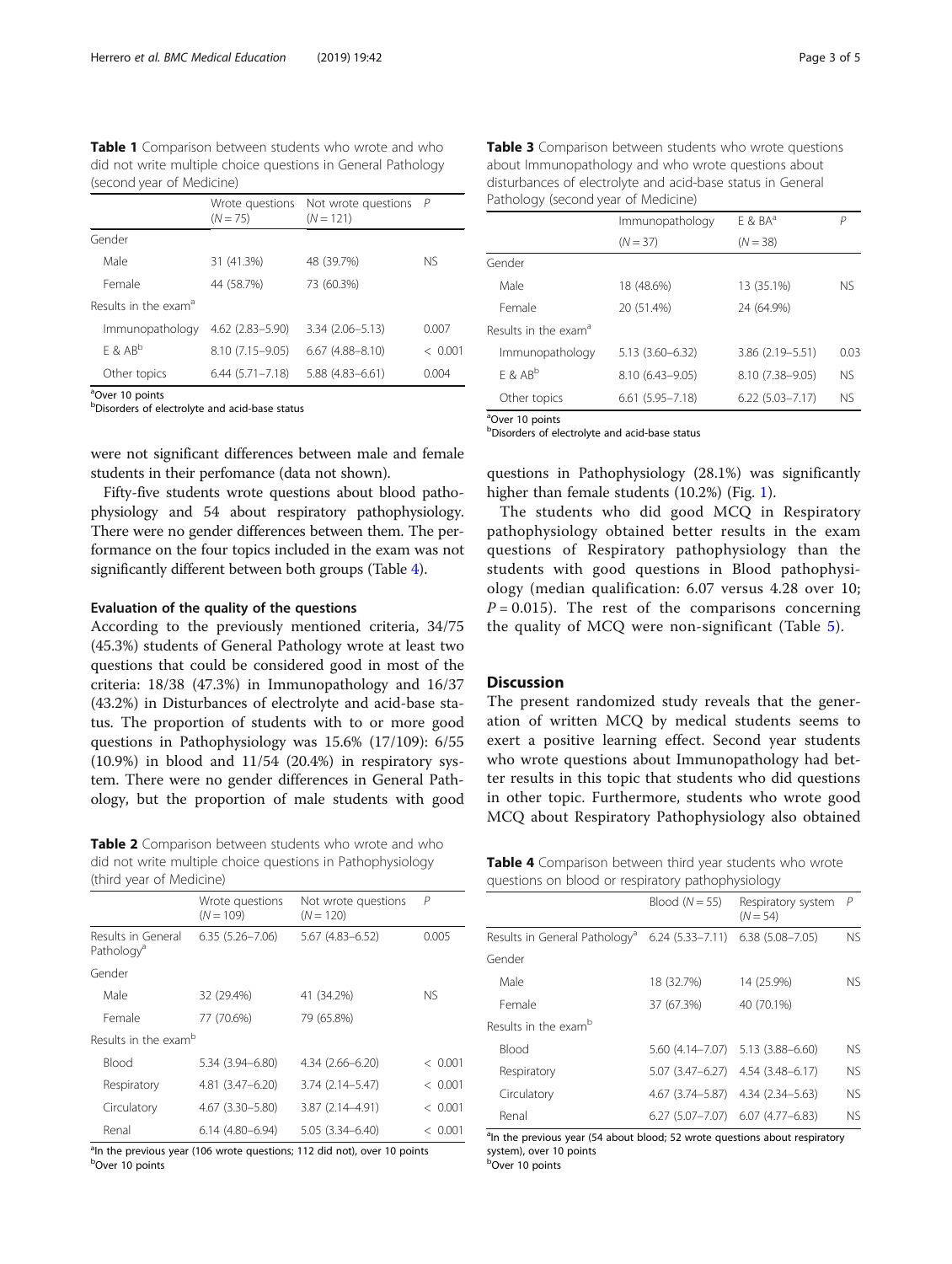<span id="page-3-0"></span>

better results on this topic than those who wrote good questions on other topic.

The positive effect of question designing was not evident in all the comparisons that we made. A possible explanation is the poor quality of the questions designed by our students (less than 50% second-year and less than 20% third-year students wrote at least two good questions). It is likely that the beneficial learning effect of this intervention is evident only if they are good enough. Generating questions by the students stimulate critical thinking and academic performance [[10](#page-4-0)]. The formulation of questions stimulates the students to reflect on their learning progress and start to develop metacognitive capacity [[11](#page-4-0)], but this effect may require a minimal effort.

Table 5 Comparison of the results between students who wrote good questions in General Pathology and Pathophysiology

|              | Immunology ( $N = 18$ ) | E & $BA^a$ ( $N = 16$ )  | P         |  |
|--------------|-------------------------|--------------------------|-----------|--|
| Immunology   | 5.12 (2.70-7.24)        | $4.23$ $(2.51 - 5.64)$   | <b>NS</b> |  |
| $F$ & $BA^a$ | 8.33 (7.09-9.05)        | 8.1 (6.79-0.05)          | <b>NS</b> |  |
| Other topics | 7.03 (6.14-7.74)        | 5.90 (4.75-7.37)         | <b>NS</b> |  |
|              | Blood $(N=6)$           | Respiratory ( $N = 11$ ) |           |  |
| Blood        | 6.33 (4.17-7.27)        | $6.54(4.94 - 7.87)$      | <b>NS</b> |  |
| Respiratory  | $4.28$ $(2.81 - 5.48)$  | $6.07(5.60 - 7.87)$      | 0.015     |  |
| Circulatory  | 4.54 (4.11-6.37)        | 4.68 (5.47-6.00)         | <b>NS</b> |  |
| Renal        | 6.93 (4.91-7.93)        | $6.80(6.27 - 7.87)$      | <b>NS</b> |  |
|              |                         |                          |           |  |

<sup>a</sup>Disorders of electrolyte and acid-base status

<sup>b</sup>Over 10 points

#### Comparison with the literature

Most of the previous studies about the potential effect of question designing are observational studies. Some studies have shown that formulating questions increased the understanding of the topic  $[8, 12, 13]$  $[8, 12, 13]$  $[8, 12, 13]$  $[8, 12, 13]$  $[8, 12, 13]$  $[8, 12, 13]$  $[8, 12, 13]$ . The present study reinforces this thought. We have found that question design increase the acquisition of knowledge. However, this is not a universal finding. Other authors have not found that MCQ writing has positive effects on learning [\[3](#page-4-0), [14](#page-4-0)]. Furthermore, other factors may influence on it.

The quality of the questions is one of these factors [[15](#page-4-0)]. Chin et al. found that basic questions do not help to deep learning of a subject. Our results are in agreement with these findings. On the contrary, Palmer and Devitt [[3\]](#page-4-0) did not find a positive effect on the exam results, despite their students made high quality questions. In our study, the students wrote their MCQ shortly before the exams. This last-minute work was probably accompanied by a small effort. Future studies should explore if the inclusion of MCQ design in daily work may increase this effort and improve its learning effect.

Another interesting finding is the difference between genders. Male and female students have different style preferences [[16\]](#page-4-0). Female students usually have a higher degree of genuine motivation (genuine interest in the topic) [[17](#page-4-0)] and males are possibly more stimulated in a competitive environment. Olde Bekknink et al. found that formulating an extra written question had a positive effect on male students [[8\]](#page-4-0). Our study has also found a gender difference. Male students wrote better questions in the Pathophysiology course.